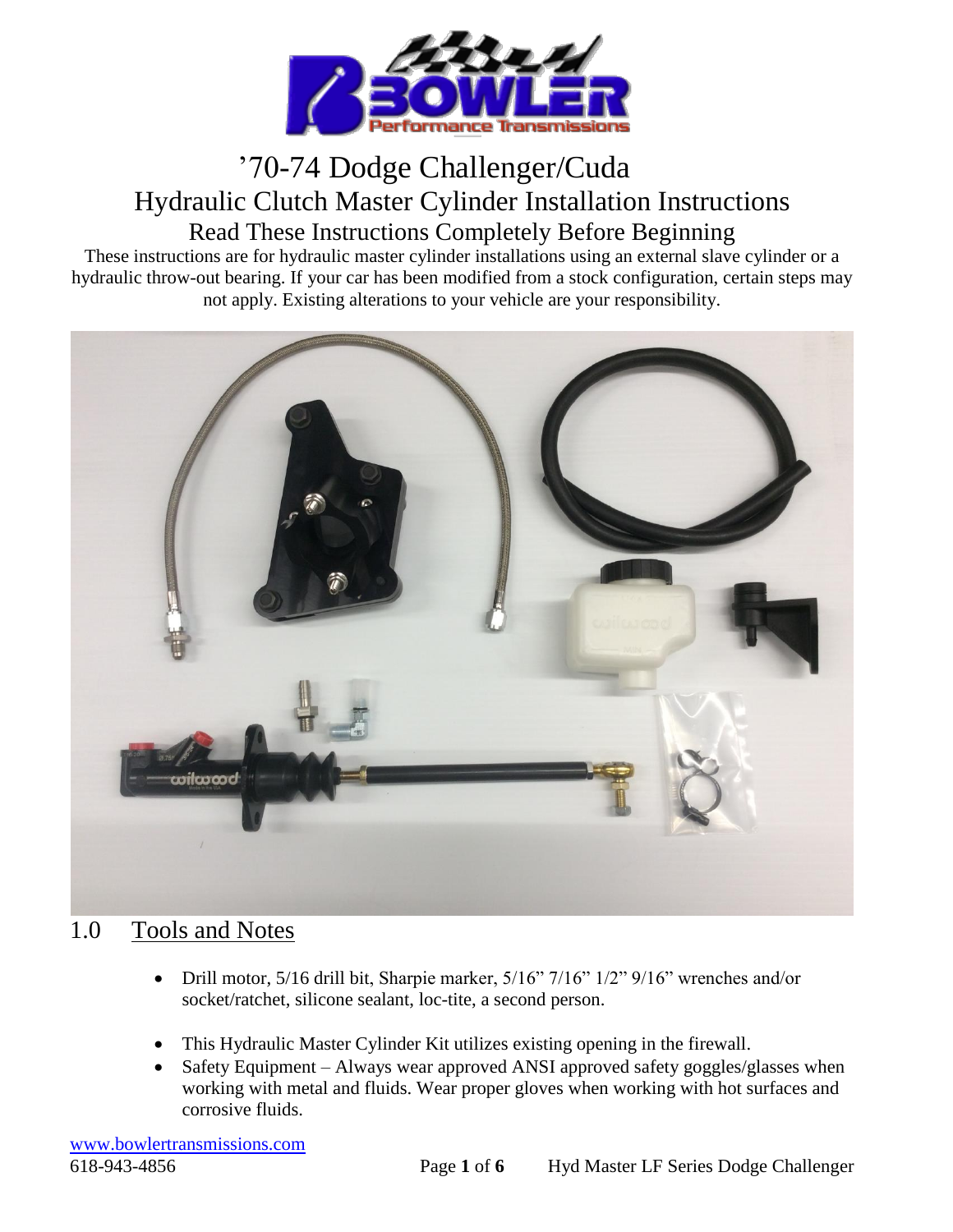- 2.0 Disassembly If your vehicle is already disassembled, skip to the Assembly Instructions. If you are converting an automatic car, some disassembly steps do not apply.
	- Do not remove the clutch pedal. Remove all clutch linkage or automatic linkage from engine, transmission, frame and clutch pedal.
	- Remove the 2 bolts on the left side of the steering column floor bracket. (These bolts will NOT be reused)

### 3.0 Assembly

- Note: our mock-up vehicle has certain items removed for clarity.
- Place interior bracket aligned with 2 bolt holes on steering column bracket.
- Install 2 supplied bolts finger tight.
- Trace bracket with sharpie.



- Remove all components and clean mating surfaces.
- Install interior bracket with supplied bolts. (Place a small amount of blue loc-tite on each bolt)
- Drill 2 remaining holes with 5/16 drill bit.
- Install outer firewall bracket over 2 studs sticking out using supplied lock washers  $\&$ nuts.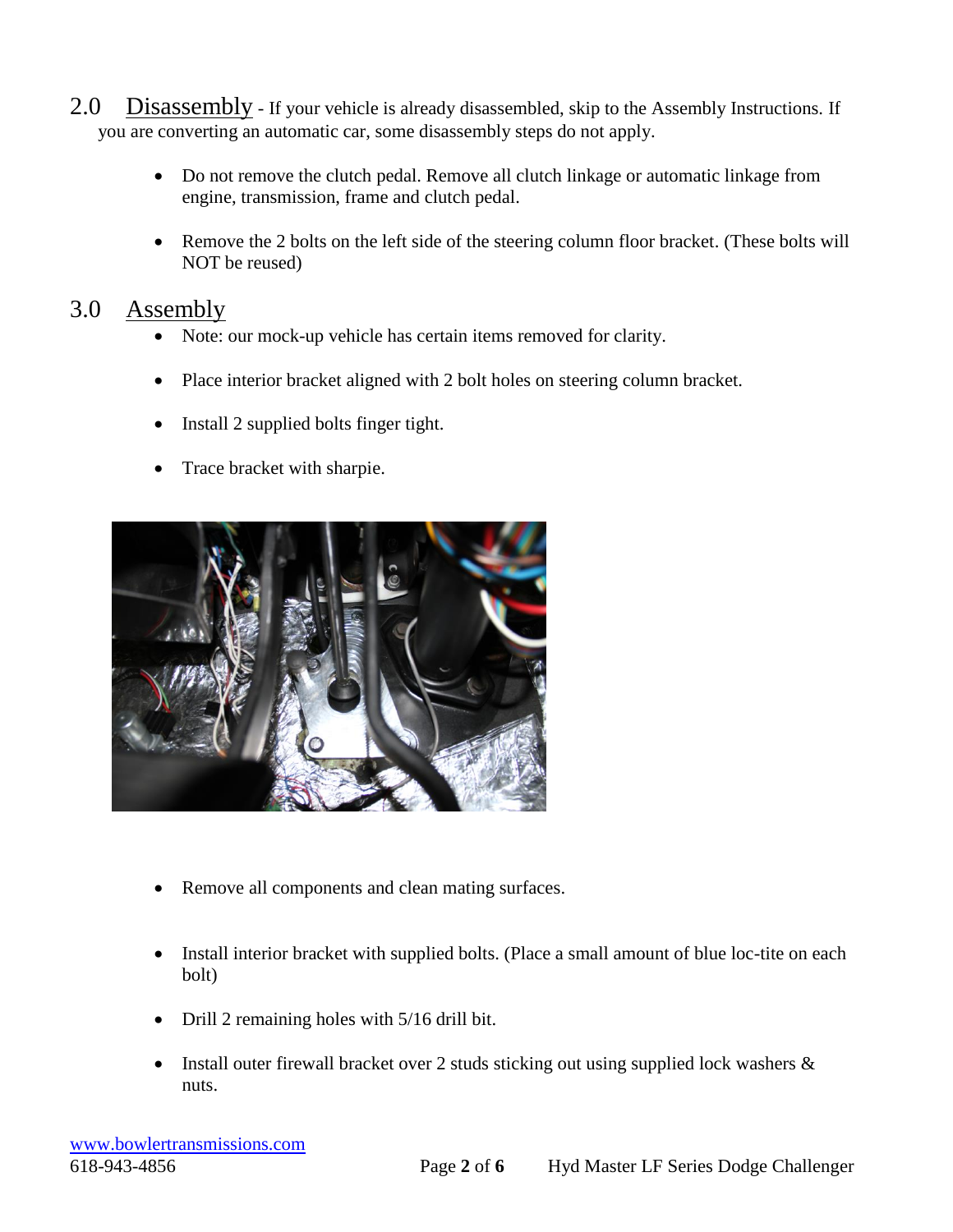

- Install 2 remaining bolts on interior bracket. (Place a small amount of blue loc-tite on each bolt)
- Install clutch master cylinder over 2 studs in bracket adapter. Secure & tighten nuts.
- Install linkage to master cylinder rod.
- The rod-end may have been pre-adjusted to the correct height for the clutch pedal. If adjustments are made, make sure there are atleast 5 full threads penetrating the rod end. Note: There is no adjustment on the rod/ladder joint, this has been put together with loctite.
- Install hardware thru rod end, washer and clutch pedal bracket and tighten. 1..1 Note: installation is similar to picture shown.



• Verify actuation – the clutch pedal should bottom out on the pedal stop at the same time the master cylinder bottoms out. If the pedal bottoms out on the pedal stop without bottoming out the master cylinder no further adjustments are necessary until the hydraulic system is activated

[www.bowlertransmissions.com](http://www.bowlertransmissions.com/)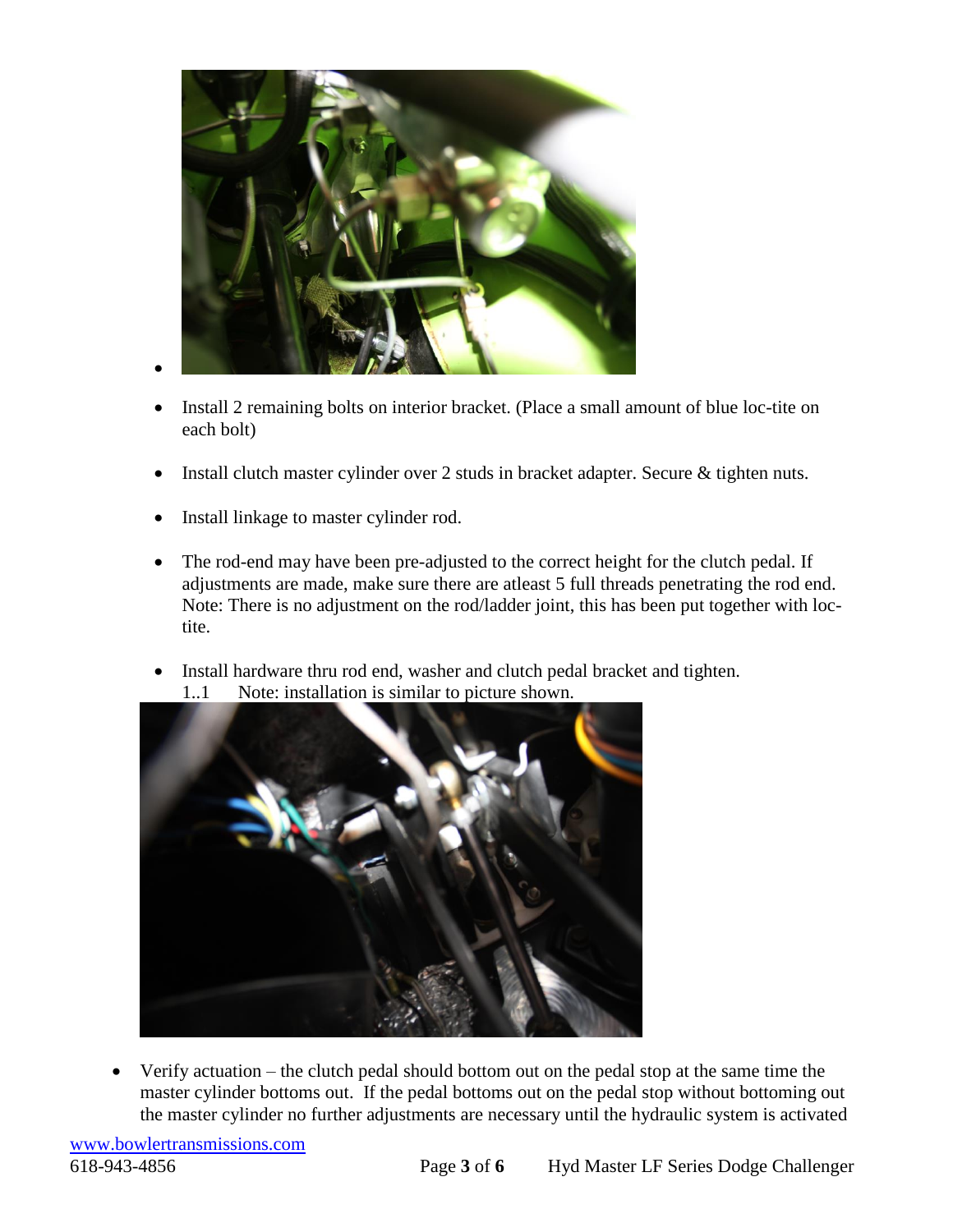with the clutch. If the pedal stops before hitting the pedal stop, adjust male rod end to lower the clutch pedal. Adjust pedal stop as necessary and know the pedals may not be at the same height. Verify no binding of rod-end and clutch pedal. Verify parallel alignment of all the components. Actuation should be smooth. Verify the master cylinder rod travels the full stroke of 1.2" for proper clutch release.



- If you find the clutch pedal does not have enough travel... the "up stop" end of the bracket may be trimmed to accommodate more pedal stroke.
- Locate and mount the reservoir anywhere above the master cylinder. You may shorten the reservoir hose as needed. Mark the hole locations with a Sharpie. Using ¼" sheet metal screws, pre-drill holes using a #7 drill bit prior to attaching reservoir. Install reservoir using 3/8" wrench or socket/ratchet. Do not over-tighten. Make sure reservoir line does not interfere with any moving parts.
- Do not over tighten fittings this will cause damage to the seat of the hose end and fittings. Attach the steel braided line to the 90 degree elbow on the master cylinder and slave cylinder or hydraulic throw out bearing making sure line has clearance to exhaust system and will not interfere with any moving parts.
- Close the bleed screw on the slave cylinder or hydraulic throw out bearing. Remove the bladder & fill reservoir with DOT 3 brake fluid. Do not install bladder at this time. Install cap tightly.
- •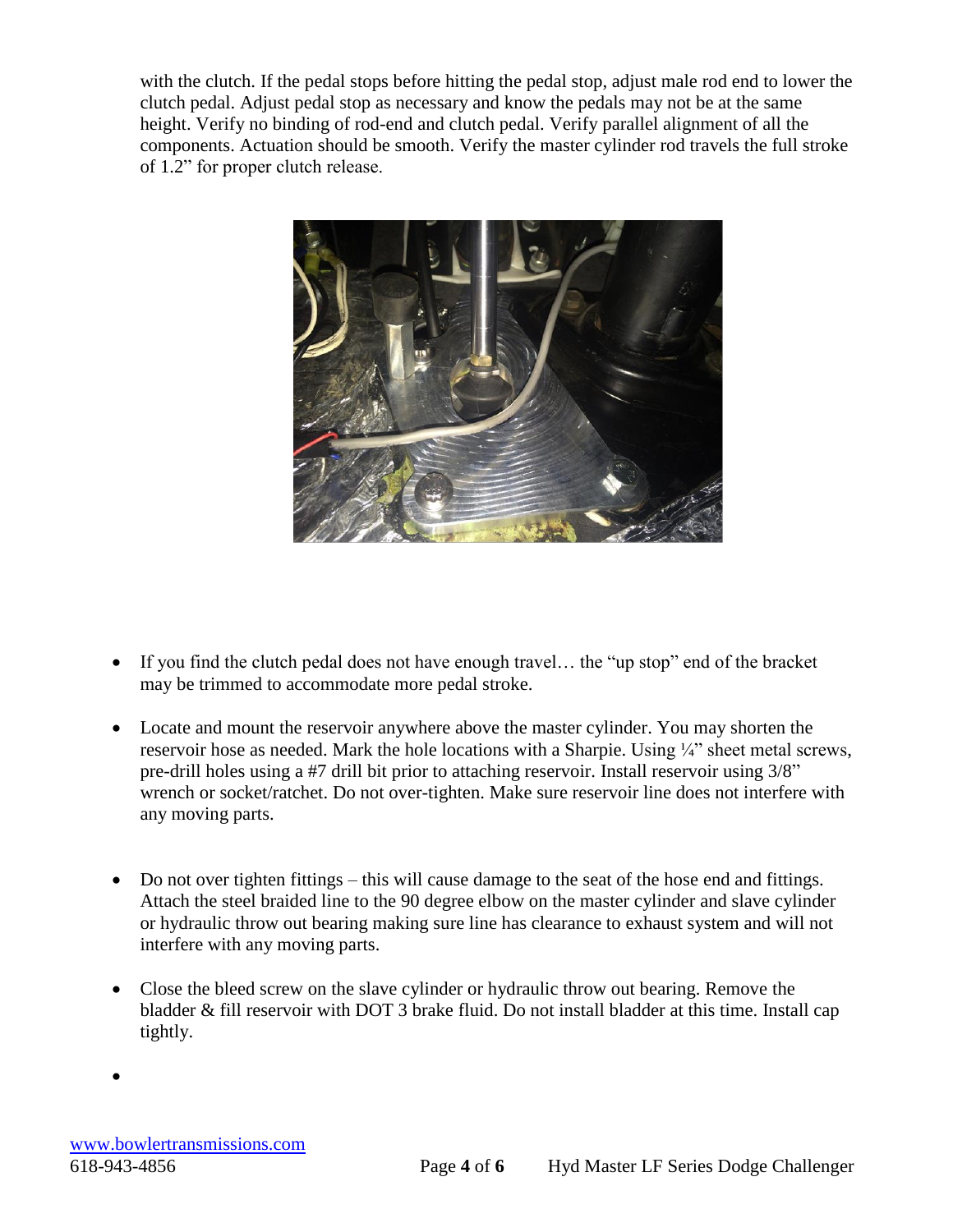## **Important information regarding setting pedal stop, free play, and height adjustment**.

\*\*Note that this information is specific to the Tilton 6000 series hydraulic release bearing used by Bowler Performance Transmissions. If you are using a hydraulic release bearing by another manufacturer please refer to their instructions on setting up the clutch pedal.\*\*

The Tilton 6000 hydraulic release bearing assembly is self-adjusting in that the bearing stays close to the clutch spring at all times, even though the spring changes position with clutch wear. There is no extra return spring that pulls the piston back all the way to the bottomed position. In this respect, the piston in the hydraulic bearing assembly works like the piston in a disc brake caliper, returning only as far as forced. This is why with a Tilton hydraulic release bearing assembly the clutch pedal feel does not change with clutch wear allowing the driver to make more consistent shifts. The piston of this assembly has .700" of total stroke. Precision measurement of clearances and the correct adjustment of the pedal stop are extremely important to the correct function of this unit.

#### **RELEASE BEARING FREE PLAY AND HEIGHT ADJUSTMENT**

At this point of the installation you should already have the flywheel, clutch and bellhousing onto the engine. Tighten all components in place following their respective manufacturer's instructions. Do not install the transmission at this time. Using a pair of dial calipers or a depth micrometer, measure the distance from the transmission face of the bellhousing to the bearing contact point of the clutch spring. Record this distance as Dimension A. Subtract .125" from Dimension A. This new number will be Dimension B. This should be the installed distance (with the bearing and piston completely compressed into the hydraulic base) from the face of the release bearing to the face of the transmission where it contacts the bellhousing. Install the supplied threaded sleeve into the bearing base and push these onto the bearing retainer sleeve or bolt on the threaded base to the front of your transmission. A small amount of petroleum jelly may be used during assembly. ( For slip on adjusters, the o-ring end of the sleeve should be towards the transmission.) Thread the bearing onto the threaded sleeve until Dimension B is achieved. There is a small ear and slot machined into the hydraulic base. The supplied stud fits through this slot to prevent rotation. Once the correct height of the HRB has been determined, locate and remove the transmission bearing retainer bolt closest to the ear. The removed bolt will be replaced by the antirotation stud provided. Remove HRB and threaded sleeve from bearing retainer, being careful not to change HRB height adjustment on the threaded sleeve. Install anti-rotation stud through the slot on the hydraulic base and reinstall HRB and sleeve onto bearing retainer. Using Loctite 272 (red) thread locking compound, install anti-rotation stud into hole that original retainer bolt was removed. Torque to 16 lb-ft. DO NOT OVERTIGHTEN. Note: If anti-rotation stud is too long and extends past face of release bearing, cut shorter to avoid any interference with clutch. If you have a bolt on bearing adjuster use one of the supplied bolts and utilize one of the threaded holes provided in the bolt on adjuster to prevent bearing rotation. The hydraulic lines supplied have been installed at the factory using the proper tooling and assembly lubricant. They are designed to rotate once while installed. There is no need to remove these prior to assembly. Double check that the bearing to clutch clearance is .125" (tolerance +/- .025").

#### **DRIVELINE ASSEMBLY**

While installing the transmission, carefully route both lines through either the release fork window or holes that have been drilled to accommodate the lines. Ensure that the lines do not interfere with the clutch or flywheel. A string may be used to help guide the lines around any obstacles during installation. Once the transmission is seated, confirm that all parts of the release bearing clear the clutch and flywheel. Complete the driveline installation.